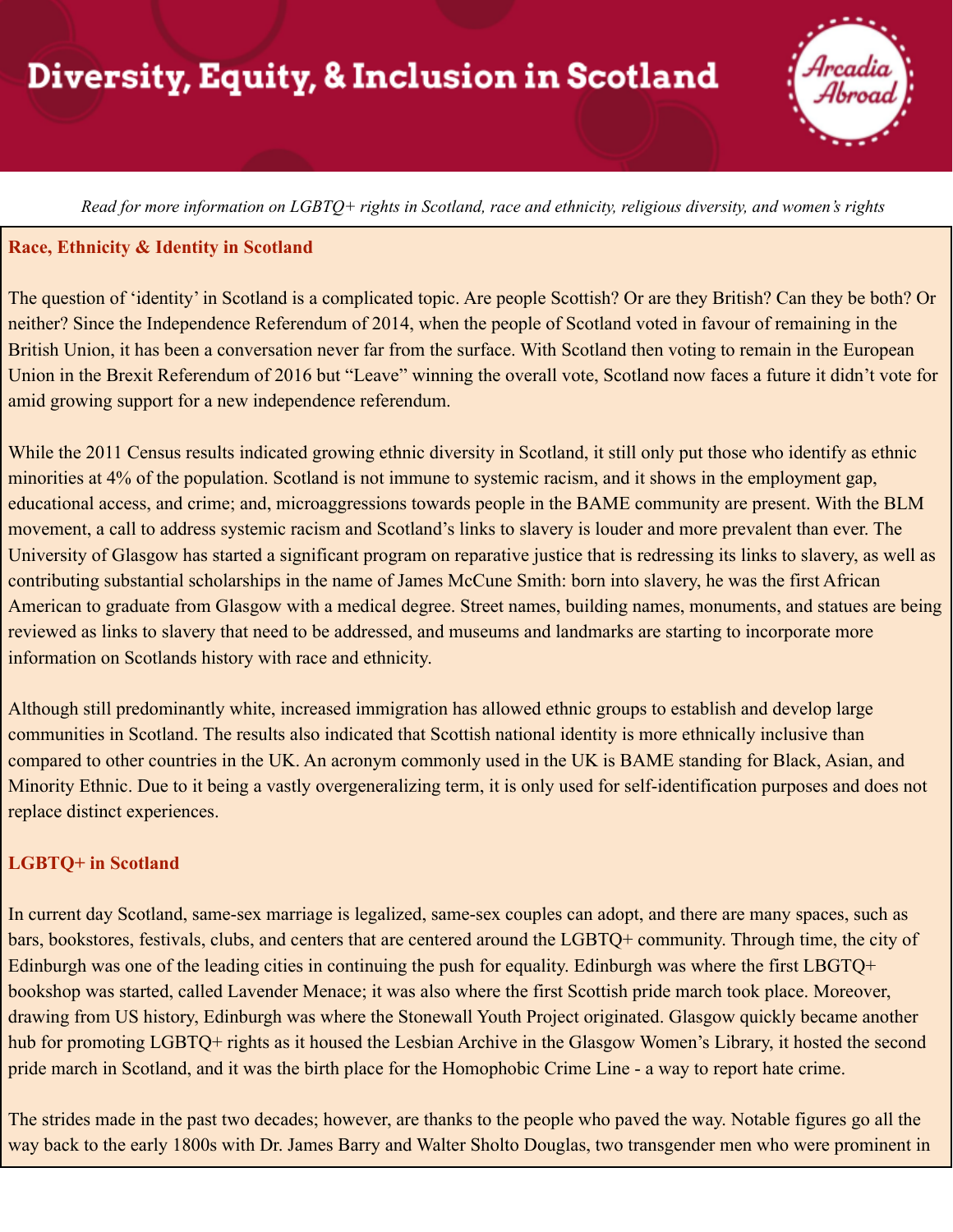## Diversity, Equity, & Inclusion in Scotland



their fields of medicine and writing, respectively. While same-sex sexual acts and teaching about the LBGTQ+ movement in schools because illegal acts, the movement pushed on through areas such as literature and theatre. Lindsay Gordon, the first fictional lesbian detective, was created; a play from the perspective of a transgender Jesus was performed, and the author of the poem about the Loch Ness Monster came out.

While a lot of rights for the LBGTQ+ community were only recently legalized in Scotland, and this information is not by any means exhaustive, it is clear a lot has happened in the past couple decades that has drastically changed the discussion.

### **Religious Diversity in Scotland**

Undeniably, one of the most influential institutions to Scotland history is the Church of Scotland. Soon after the protestent reformation swept through Europe, John Knox created, in the 1560s, the Church of Scotland as a Presbyterian church. With primary focuses around democratic ideals, it quickly became a massive political and social influence in the country. In fact, one of the primary outcomes the Church of Scotland is known for is the strong influence it had on the country's educational system. However, over time, the Church of Scotland has lost a lot of its population size. Many theories have been cited as to why this may be, some of which are: the Church has become democratized to the point of inefficiency and the Church is not progressive enough to inspire or retain the younger generations.

Over time, other religions have become more seen in Scotland and have grown. Due to an increase in immigration, Catholicism and Islam are two of the more prominent minority religions. An even greater, and potentially more surprising change, is the increase of secularism in Scotland. In fact, in the 2011 Census, a greater proportion of the Scottish population declared having no religious affiliation (37%) compared to those who identify as a member of the Church of Scotland (32%). Pretty significant changes have been noticed in the past couple decades surrounding religion in Scotland.

#### **Women's Rights in Scotland**

Up until World War 2, the Suffragette movement was present and active but overall had not made great strides. While women worked on the homefront during the war, they were able to start influencing politics directly and quickly, thus pushing the Suffragette movement forward. In 1918, women over 30 were able to vote, and in 1969, all women over 18 could vote (same as men). However, in the 1918 Act, it only gave 40% of women the right to vote, excluding most working class women and women of color through added exceptions. As an added note, those left out today tend to be people with visual and motor impairments and those who are homeless.

Women's history and equality in Scotland has been shaped by women in literature, politics, art, and science... Saroj Lal became the first Asian woman to be appointed as a Justice of Peace. In the 1800s, Mary Somerville helped discover the planet Neptune and was the first woman elected to join the Royal Astronomical Society. Also in the 1800s, the Edinburgh Seven, a group of seven women, were the first to complete an undergraduate